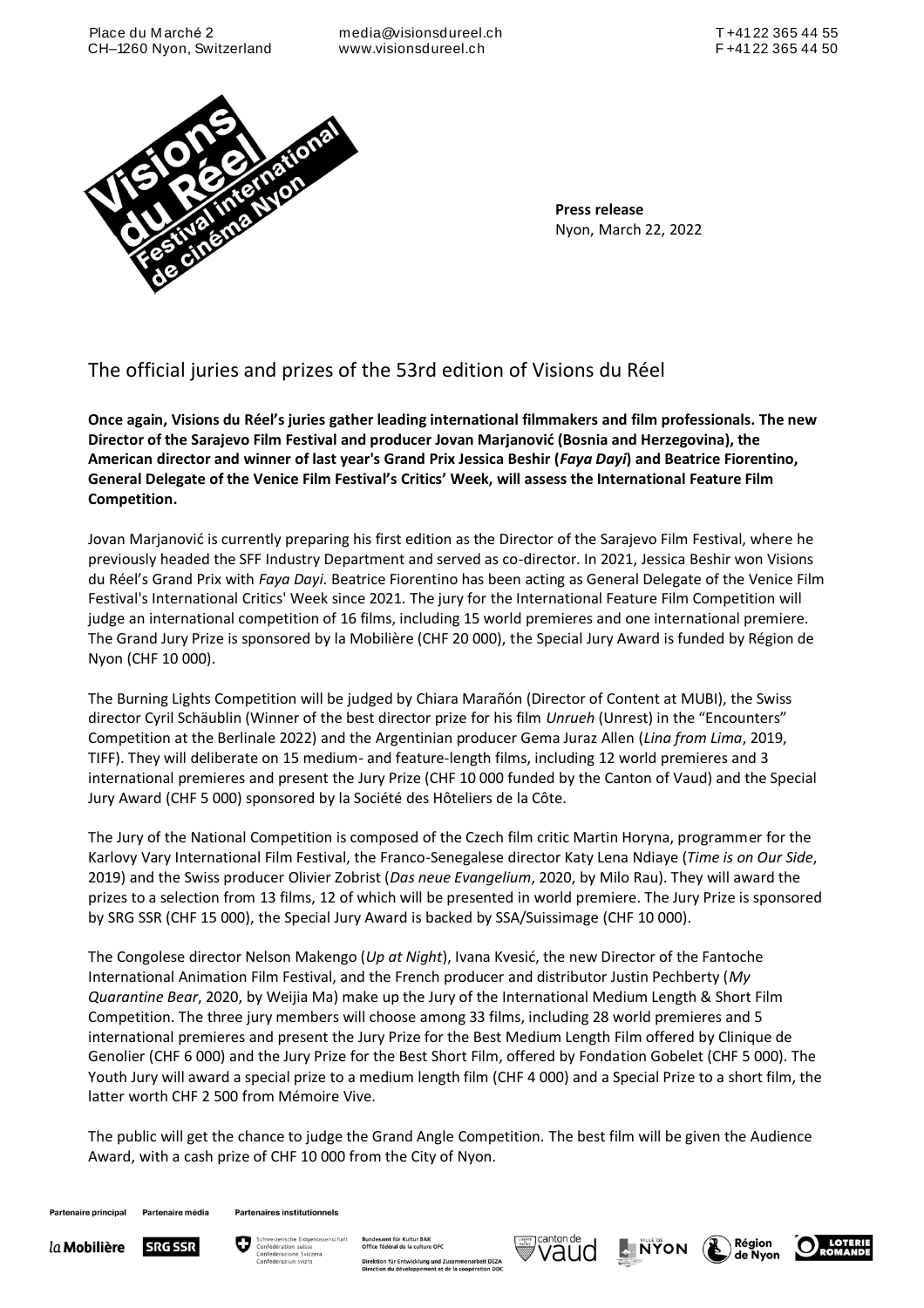While the new Prix Istituto Svizzero will be awarded to a Swiss director whose film features in the Official Selection and consists of a one-month residence at the Istituto Svizzero in Rome, the new Perception Change Project Award (CHF 5 000) will be given to a film that casts light on contemporary issues that will define the world of tomorrow, in collaboration with the UN Geneva and with the support of the Diplomatic Club.

It has already been announced that the VDR-Industry jury will be composed of the Berlinale's artistic director Carlo Chatrian, Dutch producer Ilse Hughan (Lisandro Alonso's *Jauja*, 2014) and Israeli director and producer Avi Mograbi (*The First 54 Years. An Abbreviated Manual for Military Occupation*, 2021). Together, they will award some important prizes to the selected projects of VdR-Pitching and VdR-Work in Progress, including new awards such as the Unifrance Doc Award, the TËNK Post-production Award and the Docs Up Prize for a filmmaker in the Opening Scenes section.

The visions sud est Award jury is composed of Swiss film critic Pamela Biénzobas (Locarno Film Festival), Swiss distributor Stefanie Rusterholz and Swiss curator and programmer Delphine Jeanneret (HEAD, Internationale Kurzfilmtage Winterthur).

### **Contact**

Ursula Pfander, Head of Press [upfander@visionsdureel.ch,](mailto:upfander@visionsdureel.ch) +41 79 628 22 71

Gloria Zerbinati, International Press [gloria.zerbinati@gmail.com](mailto:gloria.zerbinati@gmail.com)

More Information : [www.visionsdureel.ch](http://www.visionsdureel.ch/)  53 $^{rd}$  edition of Visions du Réel: 7 – 17 April 2022

Partenaire principal

Partenaire média

**SRG SSR** 

**Partenaires institutionnels** 



Direktion für Entwicklung und Zusammenarbeit DEZA<br>Direction du développement et de la coopération DDC





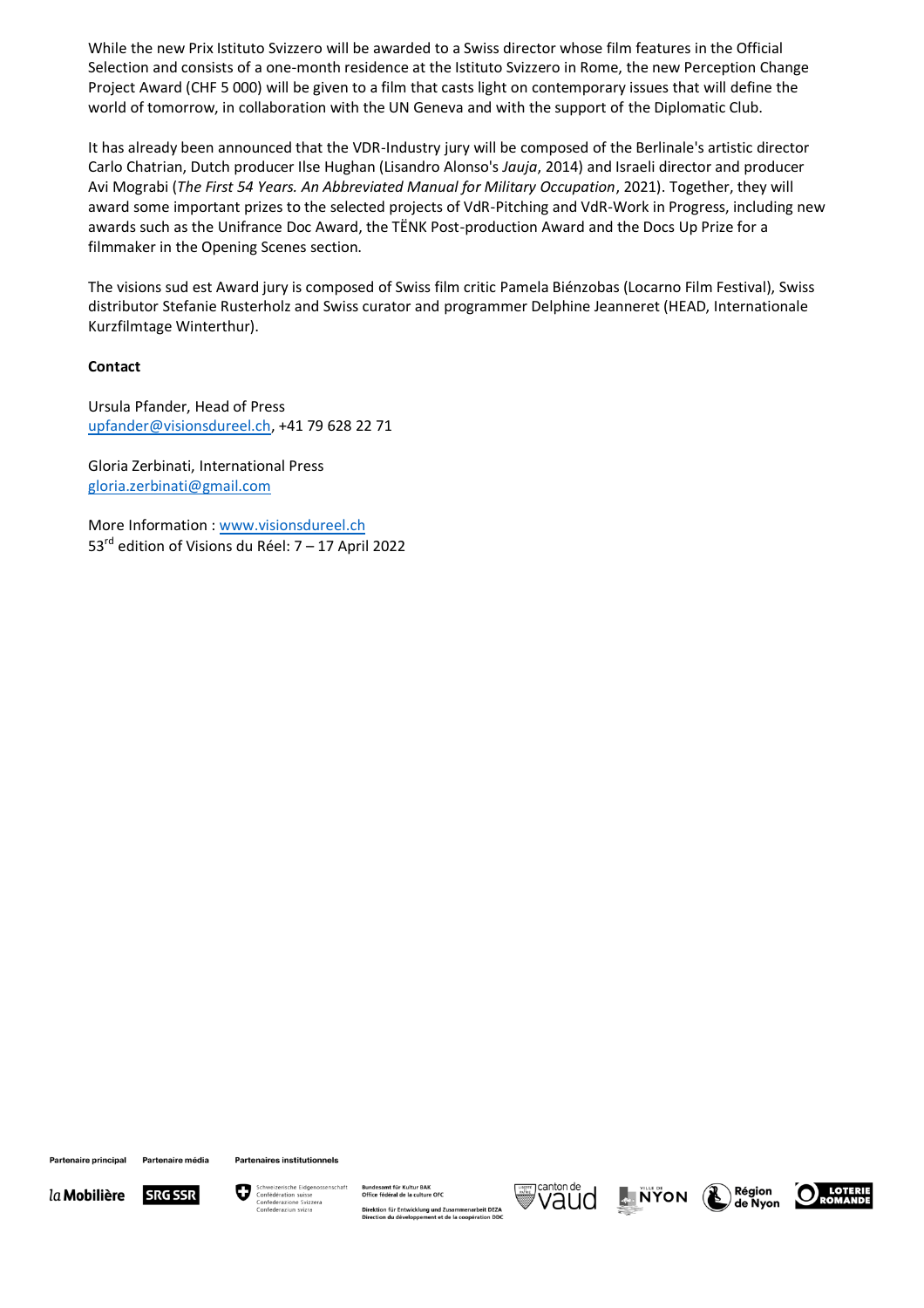# Visions du Réel and VdR-Industry Awards 2022

## **Festival Awards**

International Feature Film Competition

- Grand Jury Prize, offered by la Mobilière, CHF 20 000
- Special Jury Award, offered by Région de Nyon, CHF 10 000

Burning Lights Competition

- Jury Prize in the Burning Lights Competition, offered by the Canton of Vaud, CHF 10 000
- Special Jury Award, offered by la Société des Hôteliers de la Côte, CHF 5 000

## National Competition

- Jury Prize in the National Competition, offered by SRG SSR, CHF 15 000
- Special Jury Award in the National Competition, offered by SSA/Suissimage, CHF 10 000

International Medium Length & Short Film Competition Awards

- Jury Prize for the best medium length film, offered by Clinique de Genolier, CHF 6 000
- Special Youth Jury Award for a medium length film, CHF 4 000
- Jury Prize for the best short film, offered by Fondation Gobelet, CHF 5 000
- Special Youth Jury Award for a short film, offered by Mémoire Vive, CHF 2 500

## Audience Award

• Audience Award in the Grand Angle Competition, offered by the City of Nyon, CHF 10 000

## Guest of Honour

• Honorary Award given to Marco Bellocchio

## Interreligious Award

• Feature Film of the International Competition that sheds lights on issues dealing with the meaning of life, CHF 5 000

Partenaire principal

Partenaire média Partenaires institutionnels





Direktion für Entwicklung und Zusammenarbeit DEZA<br>Direction du développement et de la coopération DDC







Région<br>de Nyon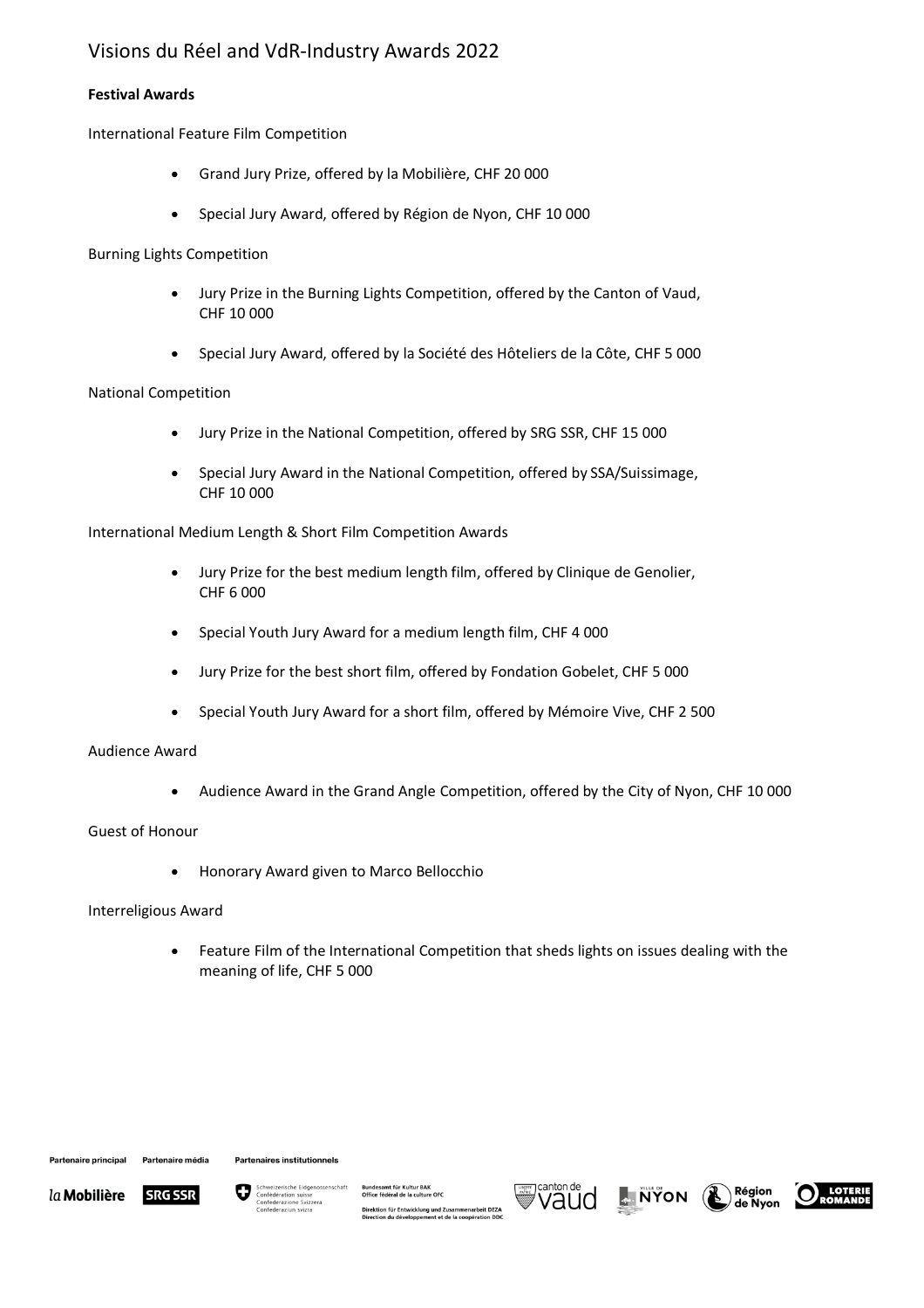• Prix Tënk

Purchase of distribution rights for a short film and an editing residency at the Village documentaire de Lussas (Ardèche-France) for the director of the awarded film.

• Prix Docs Up

A grant of Euro 1 000 and an individual consultation offered for the next feature length film of a director of the Opening Scenes section.

International Critic's Award – FIPRESCI

• First Feature Film presented in the International Feature Film Competition or the Burning Lights Competition.

### ZONTA Award

• Prize for a female filmmaker whose work reveals mastery and talent and calls for support for future creations, CHF 5 000

### Istituto Svizzero Award

• Invitation for a Swiss filmmaker from the official selection for a one-month residency in Rome at the Istituto Svizzero.

Perception Change Project Award

• Prize awarded to a film that sheds light on the current issues that will define the world of tomorrow. Offered by the Director-General of the Geneva UN with the support of the Diplomatic Club, CHF 5 000

#### **VdR-Industry Awards**

• visions sud est Award CHF 10'000 in cash for the best project from the South (Africa, Latin America and Asia) or from Eastern Europe (excluding EU members)

Awards for VdR–Pitching projects

- VdR-Pitching Award CHF 5 000 in cash for the most promising project
- The Party Film Sales Award Euro 5 000 in cash for the project with highest international potential
- RTS Award Pre-buy of one film
- TËNK Post-production Award Sound post-production facilities at Tënk studios (France) – Mixing Studio (2 weeks) and Auditorium (1 week)





Direktion für Entwicklung und Zusammenarbeit DEZA<br>Direction du développement et de la coopération DDC